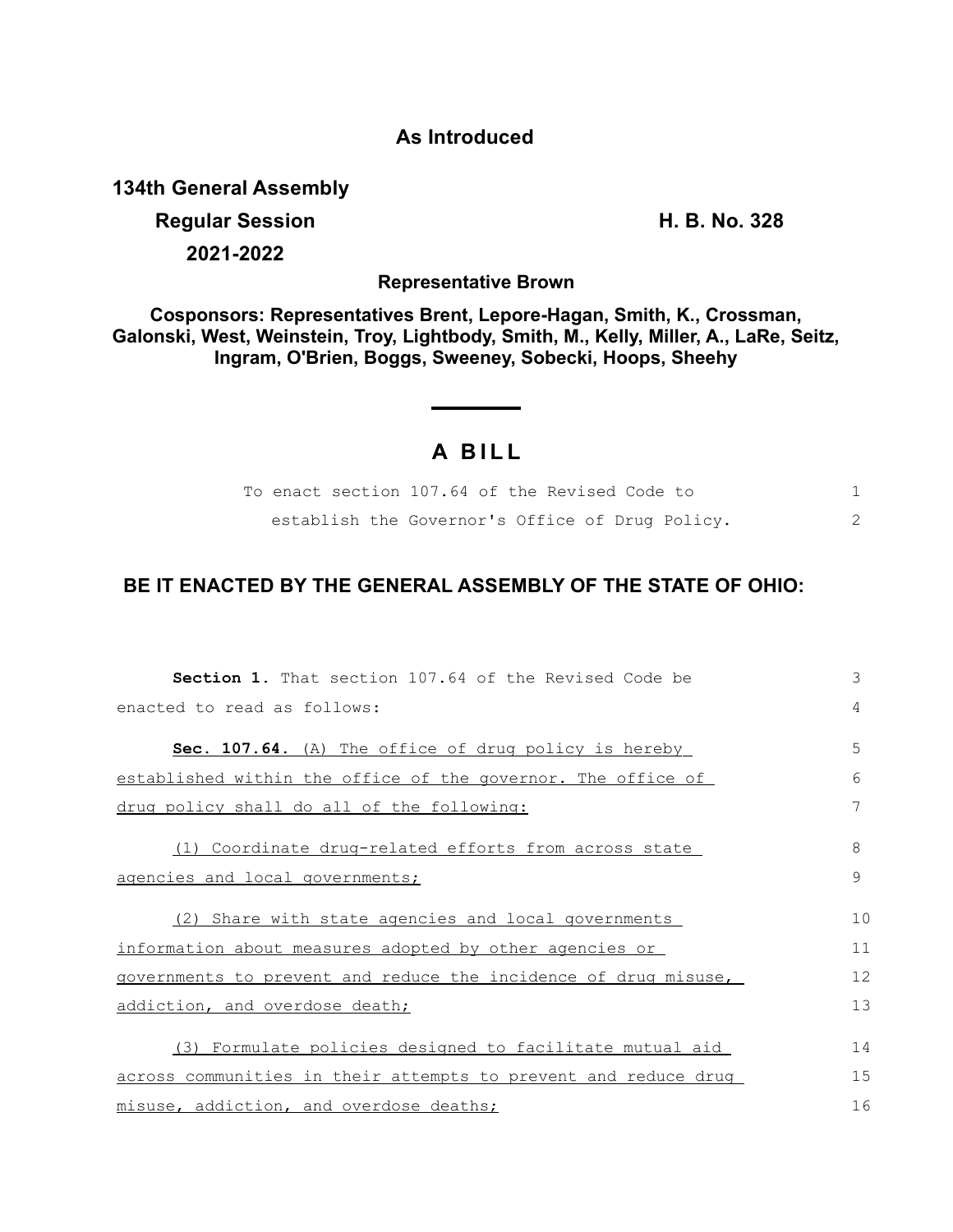| (4) Seek increased funding and resources for drug use            | 17 |
|------------------------------------------------------------------|----|
| prevention and treatment, including through partnerships with    | 18 |
| the private sector;                                              | 19 |
| (5) Remove existing barriers to addiction treatment and          | 20 |
| services, including by reviewing existing agency rules;          | 21 |
| (6) On a quarterly basis, prepare a report outlining best        | 22 |
| practices and new developments related to drug use prevention    | 23 |
| and treatment, post the report to the governor's web site,       | 24 |
| provide copies to local boards of health, and submit a copy to   | 25 |
| the general assembly in accordance with section 101.68 of the    | 26 |
| Revised Code;                                                    | 27 |
| (7) Establish a telephone hotline to assist individuals          | 28 |
| and local communities in preventing and reducing drug misuse,    | 29 |
| addiction, and overdose deaths;                                  | 30 |
| (8) On a quarterly basis, organize and hold a meeting of         | 31 |
| state and local officials to discuss efforts to prevent and      | 32 |
| reduce drug misuse, addiction, and overdose death;               | 33 |
| (9) Establish a database of federal, state, and local            | 34 |
| resources available for drug use prevention and treatment, allow | 35 |
| the public to access information maintained in the database,     | 36 |
| including from the governor's web site, and notify callers to    | 37 |
| the telephone hotline of the database;                           | 38 |
| (10) Conduct outreach activities, including through              | 39 |
| television, radio, and other media, to inform the public of      | 40 |
| drug-related efforts by state agencies and local governments.    | 41 |
| The office of drug policy may take any other action it           | 42 |
| considers necessary to implement this section.                   | 43 |
| (B) The governor shall appoint an executive director and         | 44 |